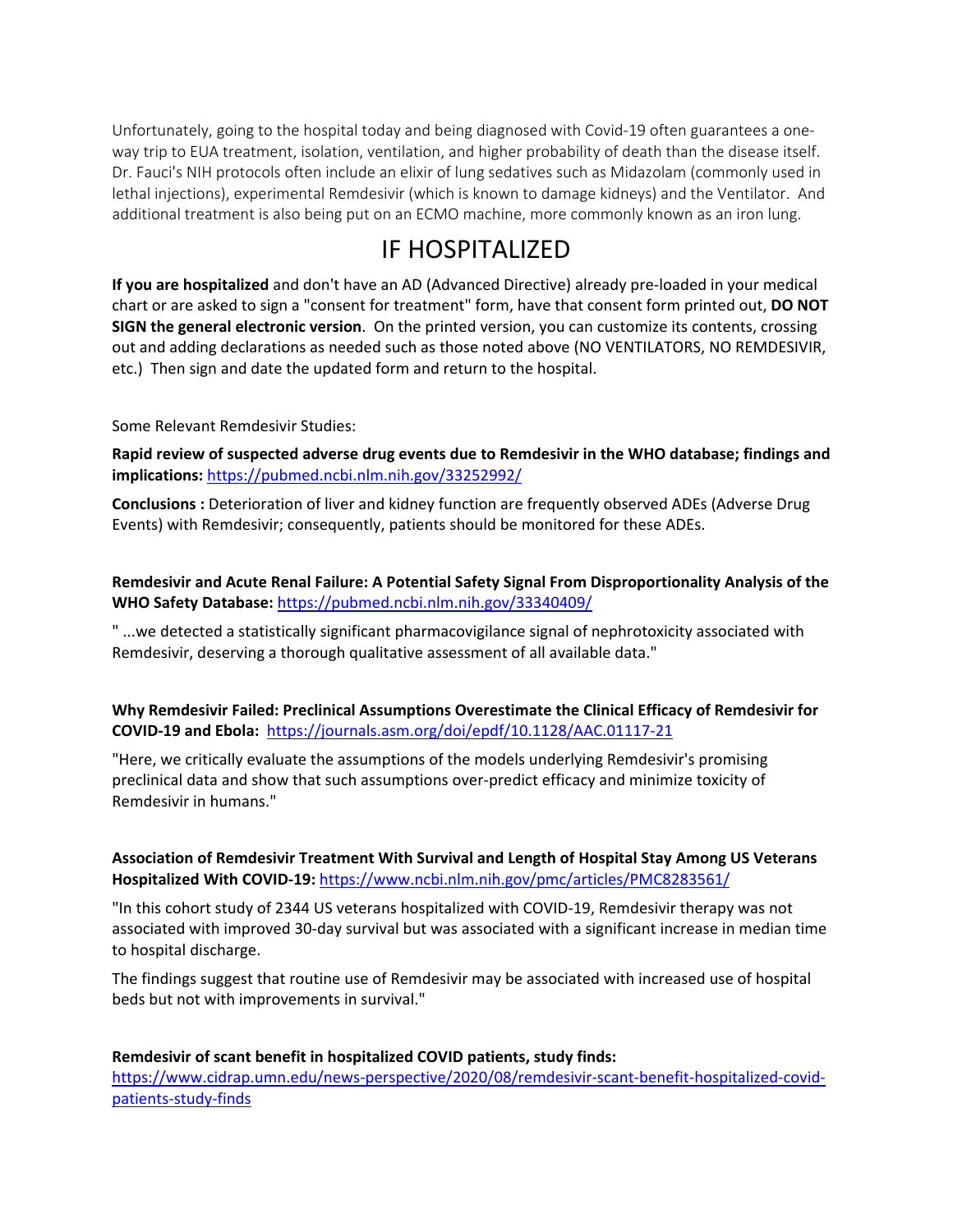"The antiviral drug Remdesivir had little effect in patients with moderate COVID-19 in 105 hospitals in the United States, Europe, and Asia in a randomized, controlled, open-label trial published late last week in JAMA, adding to a mixed picture of the drug in randomized clinical trials (RCTs), which are considered the gold standard for gauging interventions."

## **Medical Advocacy 101:**

Once hospitalized, it is vital that your *Medical Freedom Army* activate and start doing everything in their power to get you out of the hospital. Once a safe transfer and care can be guaranteed, the patient should arrange discharge from the hospital. Depending on the patient's status, an *Against Medical Advice* form may need to be completed to relieve the hospital of any liability. Each hospital will likely offer particular services to patients, and it is every patient's right to be made aware of these advocacy services such as social workers, ethics committees and hospital designated patient advocates. The following attachment provides a helpful guide for navigating and communicating with the hospital and the patient's associated care team.

<<Medical Advocacy.pdf>>

## **EFFECTIVE HOSPITAL TREATMENT PROTOCOLS FOR COVID-19**

Examples of Treatments to Advocate for are Listed Below. Copies of these protocols should be given to your hospital providers AND all relevant parties and committees associated with the patient's care (i.e., hospital ethics committees, protocol committees, patient advocates, social workers, etc.)

Make sure that these boards and committees are also being held accountable for neglecting these wellfounded, safe, and effective treatments.

## **FLCCC Hospital Treatment Protocol (MATH+):**

<https://covid19criticalcare.com/covid-19-protocols/math-plus-protocol/>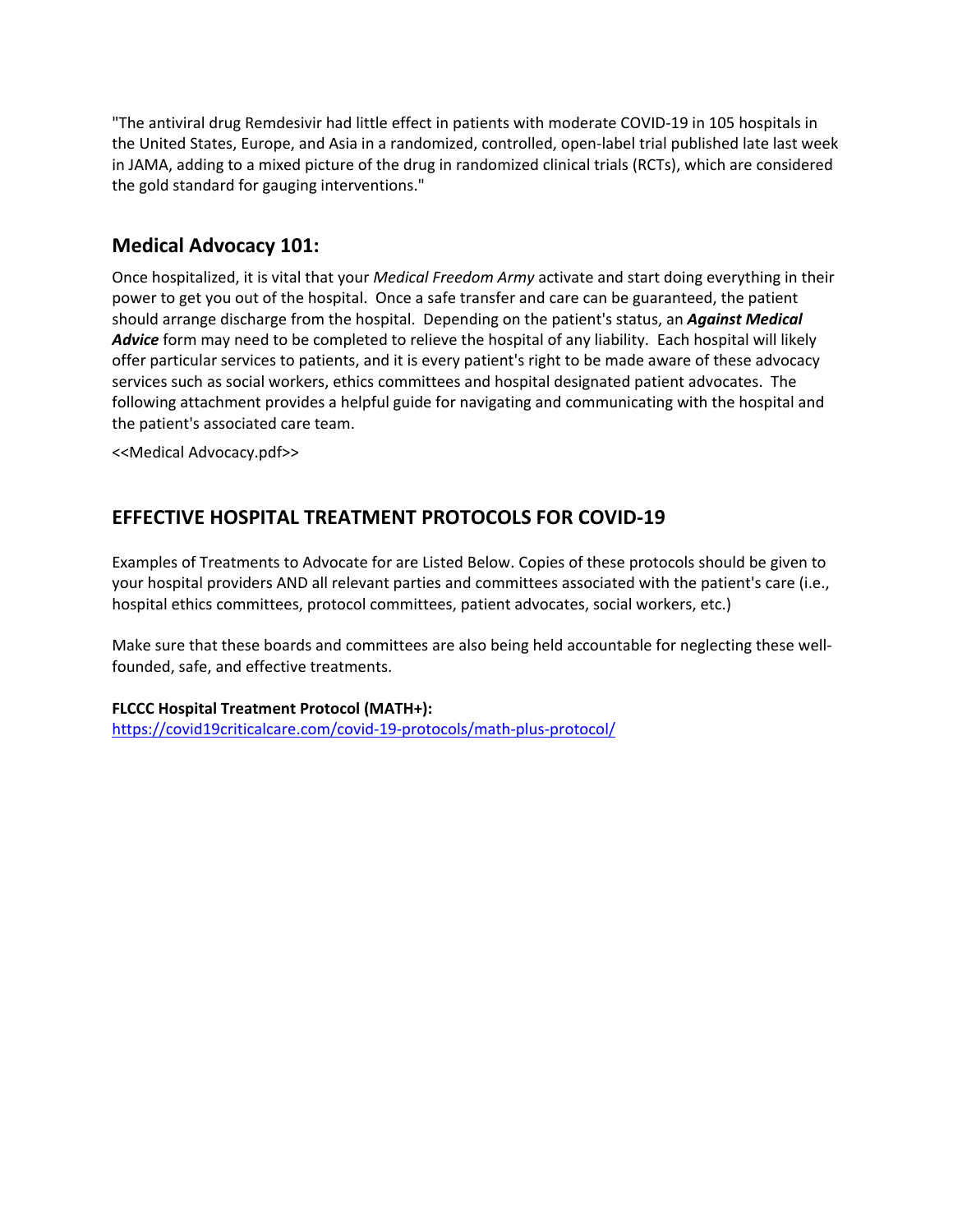**FLCCC** L L I A N C E

#### FRONT LINE COVID-19 CRITICAL CARE ALLIANCE PREVENTION & TREATMENT PROTOCOLS FOR COVID-19

Page 1/2

# MATH+ HOSPITAL TREATMENT PROTOCOL FOR COVID-19

Version 13<br>2021-06-30

| MEDICATION                                | INDICATION/INITIATION                                                                                                                                   | RECOMMENDED DOSING                                                                          | TITRATION/DURATION                                                                                                                                                                                                                                |  |
|-------------------------------------------|---------------------------------------------------------------------------------------------------------------------------------------------------------|---------------------------------------------------------------------------------------------|---------------------------------------------------------------------------------------------------------------------------------------------------------------------------------------------------------------------------------------------------|--|
|                                           | METHYLPREDNISOLONE A. Upon oxygen require-<br>ment or abnormal<br>chest X-ray                                                                           | Preferred: 80 mg IV bolus, then 40 mg IV<br>twice daily                                     | A1. If no improvement in oxygenation in 2-4 days,<br>double dose to 160 mg/daily.                                                                                                                                                                 |  |
|                                           |                                                                                                                                                         | Alternate: 80 mg / 240 ml normal saline IV<br>infusion at 10 ml/hr                          | A2. Upon need for FIO <sub>2</sub> > 0.6 or ICU, escalate to<br>"Pulse Dose" below (B)                                                                                                                                                            |  |
|                                           |                                                                                                                                                         | Follow COVID-19 Respiratory Failure<br>protocol<br>(see flccc.net/respiratory-support-c19/) | A3. Once off IMV, NPPV, or High flow O <sub>2</sub> , decrease to<br>20 mg twice daily. Once off O <sub>2</sub> , then taper with<br>20 mg/day × 5 days then 10 mg/day × 5 days                                                                   |  |
|                                           | B. Refractory Illness/<br><b>Cytokine Storm</b>                                                                                                         | "Pulse" dose with 125 -250 mg IV<br>every 6 hours                                           | Continue × 3 days then decrease to 160 mg IV/<br>daily dose above, taper according to oxygen<br>requirement (A). If no response or CRP/Ferritin<br>high/rising, consider mega-dose IV ascorbic acid<br>and/or "Therapeutic Plasma Exchange" below |  |
| <b>ASCORBIC ACID</b>                      | $0, 41$ on hospital ward                                                                                                                                | 500-1000 mg oral every 6 hours                                                              | Until discharge                                                                                                                                                                                                                                   |  |
|                                           | $0,$ > 4 L or in ICU                                                                                                                                    | 50 mg/kg IV every 6 hours                                                                   | Up to 7 days or until discharge from ICU, then<br>switch to oral dose above                                                                                                                                                                       |  |
|                                           | If in ICU and not<br>improving                                                                                                                          | Consider mega-doses:<br>25 grams IV twice daily for 3 days                                  | Completion of 3 days of therapy                                                                                                                                                                                                                   |  |
| THIAMINE                                  | <b>ICU</b> patients                                                                                                                                     | 200 mg IV twice daily                                                                       | Up to 7 days or until discharge from ICU                                                                                                                                                                                                          |  |
| <b>HEPARIN (LMWH)</b>                     | If initiated on a<br>hospital ward                                                                                                                      | $1$ mg/kg twice daily $-$<br>Monitor anti-Xa levels, target 0.6-1.1 IU/ml                   | Until discharge then start DOAC at half dose<br>× 4 weeks                                                                                                                                                                                         |  |
|                                           | If initiated in the ICU                                                                                                                                 | 0.5 mg/kg twice daily $-$<br>Monitor anti-Xa levels, target 0.2-0.5 IU/ml                   |                                                                                                                                                                                                                                                   |  |
| <b>IVERMECTIN*</b><br>(a core medication) | Upon admission<br>to hospital and/or ICU                                                                                                                | $0.4 - 0.6$ mg/kg per dose $-$ daily<br>(Take with or after meals)                          | For 5 days or until recovered                                                                                                                                                                                                                     |  |
| Fluvoxamine **                            | <b>Hospitalized patients</b>                                                                                                                            | 50 mg PO twice daily                                                                        | $10-14$ days                                                                                                                                                                                                                                      |  |
| Cyproheptadine                            | If any of: 1) on fluvoxamine, $8 \text{ mg} - 3 \text{ x}$ daily<br>2) hypoxemic, 3) tachy-<br>pneic/respiratory distress.<br>4) oliquric/kidney injury |                                                                                             | until discharge, slow taper once sustained<br>improvements noted                                                                                                                                                                                  |  |
| Anti-Androgen Therapy                     | <b>Hospitalized patients</b><br>(Men only)                                                                                                              | Dutasteride 0.5 mg daily or<br>Finasteride 5 mg daily                                       | until fully recovered                                                                                                                                                                                                                             |  |
| Vitamin D                                 | Hospitalized patients                                                                                                                                   | Calcifediol preferred: 0.5 mg PO day 1, then<br>0.2 mg PO day 2 and weekly thereafter       | Until discharge                                                                                                                                                                                                                                   |  |
|                                           |                                                                                                                                                         | Cholecalciferol: 20,000-60,000 IU single<br>dose PO then 20,000 IU weekly                   |                                                                                                                                                                                                                                                   |  |
| Atorvastatin                              | <b>ICU Patients</b>                                                                                                                                     | 80 mg PO daily                                                                              | Until discharge                                                                                                                                                                                                                                   |  |
| Melatonin                                 | <b>Hospitalized patients</b>                                                                                                                            | 6-12 mg PO at night                                                                         | Until discharge                                                                                                                                                                                                                                   |  |
| Zinc                                      | <b>Hospitalized patients</b>                                                                                                                            | 75-100 mg PO daily                                                                          | Until discharge                                                                                                                                                                                                                                   |  |
| Famotidine                                | <b>Hospitalized Patients</b>                                                                                                                            | 40-80 mg PO twice daily                                                                     | Until discharge                                                                                                                                                                                                                                   |  |
| <b>Therapeutic Plasma</b><br>Exchange     | Patients refractory to<br>pulse dose steroids                                                                                                           | 5 sessions, every other day                                                                 | Completion of 5 exchanges                                                                                                                                                                                                                         |  |

Legend: CRP = C-Reactive Protein, DOAC = direct oral anti-coagulant, FiO<sub>2</sub> = Fraction of inspired oxygen, ICU = Intensive Care Unit, IMV = Invasive Mechanical Ventilation,<br>IU = International units, IV = Intravenous, NIPP

some pregnancy nas not been established our set of the substitution. It are not set of the risks vs. Denetts in a given clinical situation.<br>Some individuals who are prescribed fluvoxamine experience acute anxiety which ne

For optional medicines and an overview of the developments in prevention and treatment of COVID-19, please visit flccc.net/optional-medicines

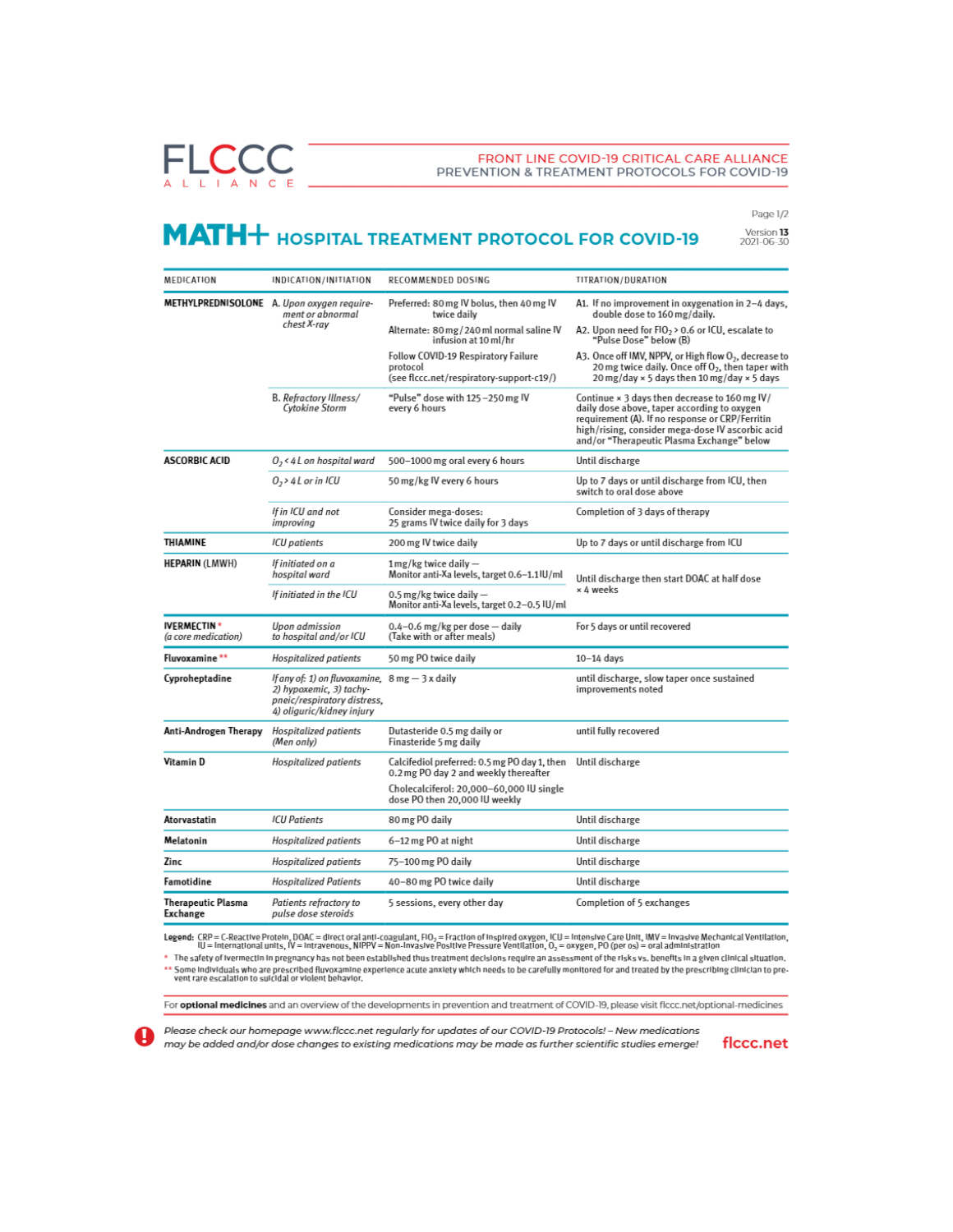#### FRONT LINE COVID-19 CRITICAL CARE ALLIANCE PREVENTION & TREATMENT PROTOCOLS FOR COVID-19

# MATH+ HOSPITAL TREATMENT PROTOCOL FOR COVID-19

Page 2/2 Version 13<br>2021-06-30

### TO CONTROL INFLAMMATION & EXCESS CLOTTING

In all COVID-19 hospitalized patients, the therapeutic focus must be placed on early intervention utilizing powerful, evidencebased therapies to counteract:

- The overwhelming and damaging inflammatory response

 $-$  The systemic and severe hyper-coagulable state causing organ damage

By initiating the protocol soon after a patient meets criteria for oxygen supplementation, the need for mechanical ventilators and ICU beds will decrease dramatically.

#### **TREATMENT OF LOW OXYGEN**

- $-$  If patient has low oxygen saturation on nasal cannula, initiate heated high flow nasal cannula.
- Do not hesitate to increase flow limits as needed.
- $-$  Avoid early intubation that is based solely on oxygen requirements. Allow "permissive hypoxemia" as tolerated.
- Intubate only if patient demonstrates excessive work of breathing.
- Utilize "prone positioning" to help improve oxygen saturation.

### **ABOUT THE MATH+ HOSPITAL TREATMENT PROTOCOL FOR COVID-19**

Our MATH+ protocol is designed for hospitalized patients, to counter the body's overwhelming inflammatory response to the SARS-CoV-2 virus. The protocol is based on numerous medical journal publications over decades. It is the hyper-inflammation, not the virus itself, that damages the lungs and other organs and ultimately causes death in COVID-19. We have found the MATH+ protocol to be a highly effective combination therapy in controlling this extreme inflammatory response and we have now added ivermectin as a core component given the profound emerging efficacy data in hospitalized patients reviewed here (www.flccc.net/flccc-ivermectin-review-covid-19).

The steroid Methylprednisolone is a key component, increasing numbers of studies (see https://flccc.net/medical-evidence) show its profound effectiveness in COVID-19, which is made more potent when administered intravenously with high doses of the antioxidant Ascorbic acid given that the two medicines have multiple synergistic physiologic effects. Thiamine is given to optimize cellular oxygen utilization and energy consumption, protecting the heart, brain, and immune system. The anticoagulant Heparin is important for preventing and dissolving blood clots that appear with a very high frequency in patients not given blood thinners. The + sign indicates several important co-interventions that have strong physiologic rationale and an excellent safety profile. It also indicates that we plan to adapt the protocol as our insights and the published medical evidence evolve.

Timing is a critical factor in the successful treatment of COVID-19. Patients must go to the hospital as soon as they experience difficulty breathing or have a low oxygen level. The MATH+ protocol then should be administered soon after a patient meets criteria for oxygen supplementation (within the first hours after arrival in the hospital), in order to achieve maximal efficacy as delayed therapy has led to complications such as the need for mechanical ventilation.

If administered early, this formula of FDA-approved, safe, inexpensive, and readily available drugs can eliminate the need for ICU beds and mechanical ventilators and return patients to health.

#### **DISCLAIMER**

This protocol is solely for educational purposes regarding potentially beneficial therapies for COVID-19. Never disregard professional medical advice because of something you have read on our website and releases. It is not intended to be a substitute for professional medical advice, diagnosi or treatment in regards to any patient. Treatment for an individual patient should rely on the judgement of your physician or other qualified health provider. Always seek their advice with any questions you may have regarding your health or medical condition.

#### **CONTACT**

**FLCCC Alliance** www.flccc.net

2001 L St NW Suite 500 Washington, DC 20036 **Physician Contact** support@flccc.net

**Media Relations** press@flccc.net

Please check our homepage www.flccc.net regularly for updates of our COVID-19 Protocols! - New medications may be added and/or dose changes to existing medications may be made as further scientific studies emerge!

flccc.net

Dr. Zelenko Covid-19 Treatment Protocol: